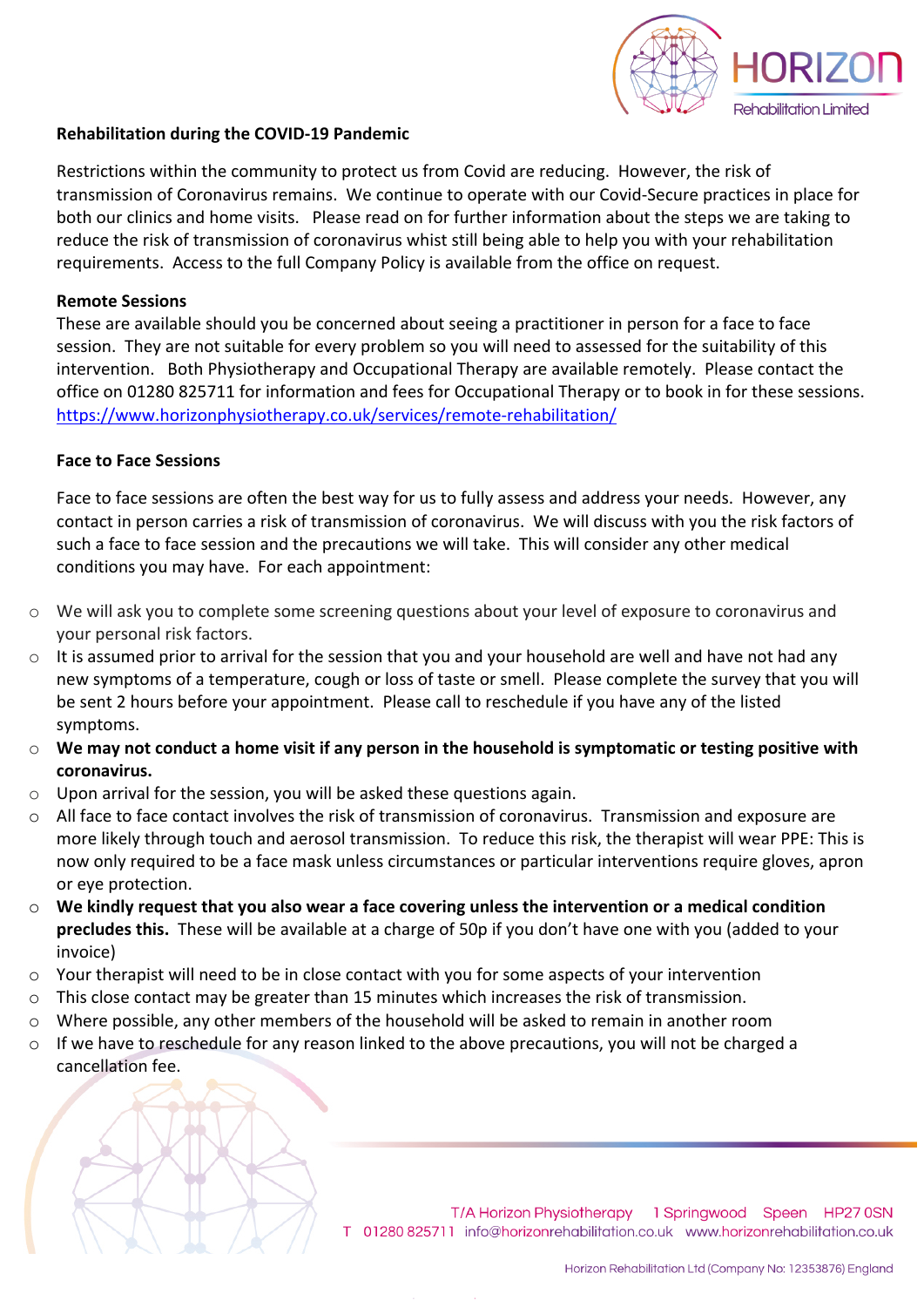

## **Vaccination Status and testing**

All our clinical team are fully vaccinated against coronavirus and will continue to receive booster vaccinations when advised to do so during the current pandemic. If you have been assessed to be extremely clinically vulnerable or our staff are visiting you within a care setting, they will take twice weekly lateral flow tests whilst government advice remains in place to do so. Clinicians within our clinics and providing home visits are operating under the guidance applied to community settings. It is therefore up to you to decide if you wish to see a clinician face to face in this setting. PPE and infection control precautions will continue to be applied.

If any of our staff members feel unwell, they will take a lateral flow test. If that test is negative, they may continue to work if they feel well enough and do not have a temperature. If they test positive, they will remain away from face to face contact for 5 days, returning when they feel well and have two negative lateral flow results taken 24 hours apart.

As part of our risk assessment for delivering services, we may ask you to share your vaccination status. You may decline to provide this information but we it may result in face to face services being withheld unnecessarily.

### **Session locations**

If we usually see you at home, then we can continue doing this so long as this does not put others in your household at risk. We may call you to review this if the pandemic status changes. If you are usually seen in clinic and wish to be seen at home, we will conduct a telephone assessment to check this is feasible. Clinic appointments are no longer spaced out to provide a buffer between our clients. You may wait in our waiting area and may encounter other clients. Clients are all asked to continue wearing face coverings. We share our facilities with other providers and visitors who are no longer obliged to wear face coverings. If you have a particular preference for remaining distant from others then please discuss this with us in advance of your session.

### **Payment**

Payment needs to be as contactless as possible. We are using a secure payment system via our online booking site horizon. Janeapp.co.uk. The clinician can process a card payment when you see them. You can also be sent a prompt to pay using your card if you haven't already done this yourself online. The office can also take payment over the phone on 01280 825711. A bank transfer is also acceptable but must be done in the stated timeframes (details sent on request). Our privacy policy is available on the website if you would like more information on how we manage your data.

### **Booking**

Clinic appointments can be booked and managed using our online system horizon.janeapp.co.uk. Home visits are managed directly by your therapist or the office team. Please call 01280 825711 to make or change a booking.



T/A Horizon Physiotherapy 1 Springwood Speen HP27 0SN T 01280 825711 info@horizonrehabilitation.co.uk www.horizonrehabilitation.co.uk